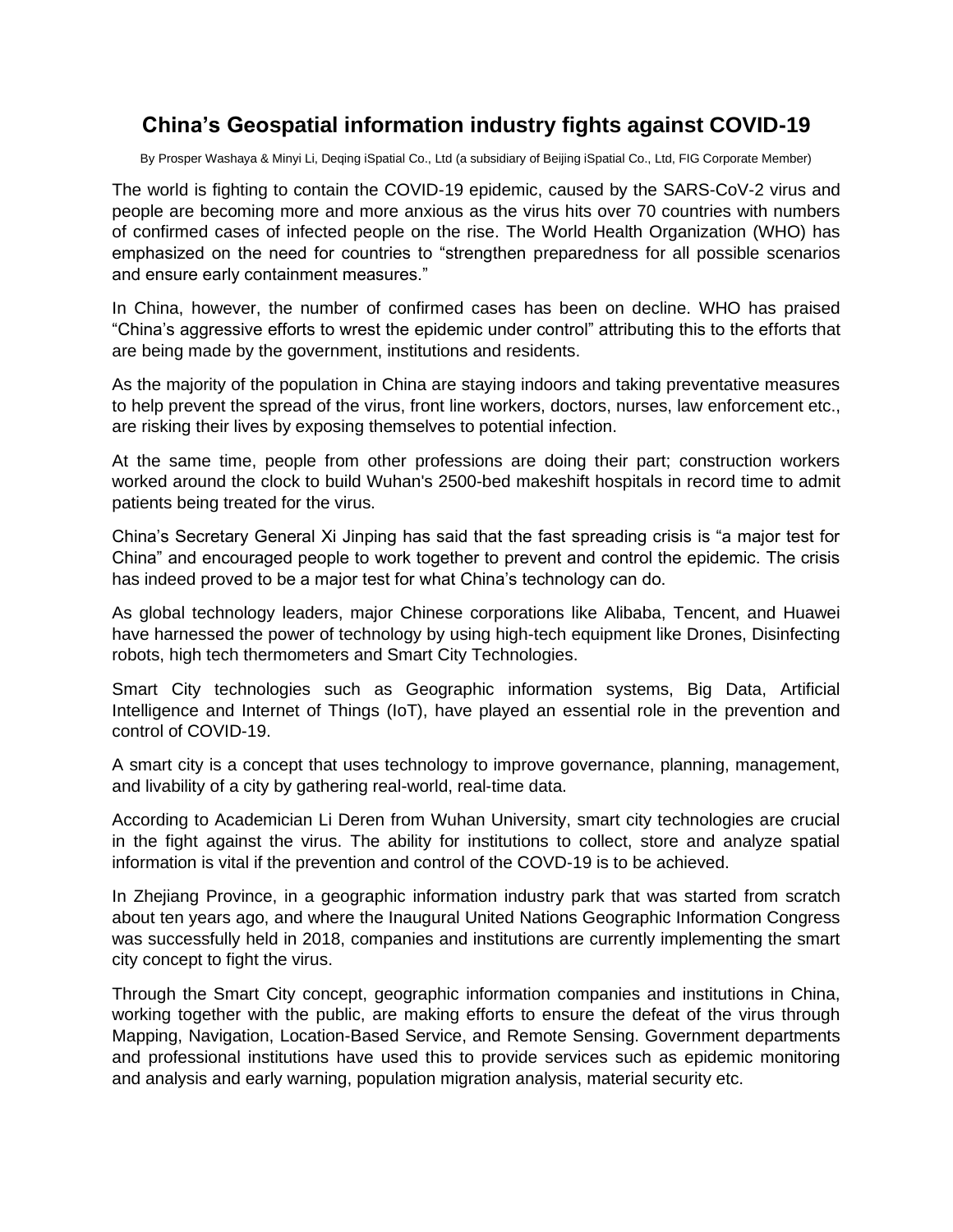## **Mapping, Location Based Services (LBS) and positioning**

During the crisis, mapping data associated with the epidemic has been crucial, not only for institutions and decision makers, but also for the general public. Maps showing locations of confirmed COVD-19 cases are helping people understand the scale of the epidemic in their locations.

Here are some efforts that have been made by using mapping tools:

• In February, Baidu maps introduced an "epidemic map" feature for its Baidu Map app, which shows suspected and confirmed corona virus cases in real time. Baidu's "epidemic map" feature also shows epidemic control measures, risk levels and latest news on travel situations.



Fig. 1 Baidu maps "epidemic map" showing Corona virus cases in real Time

• The National Basic Geographic Information Center, together with Skymap, developed a COVID-19 thematic map providing national epidemic information, through interactive statistical charts, visual maps and statistical charts together with a dynamic timeline of changes of the situation.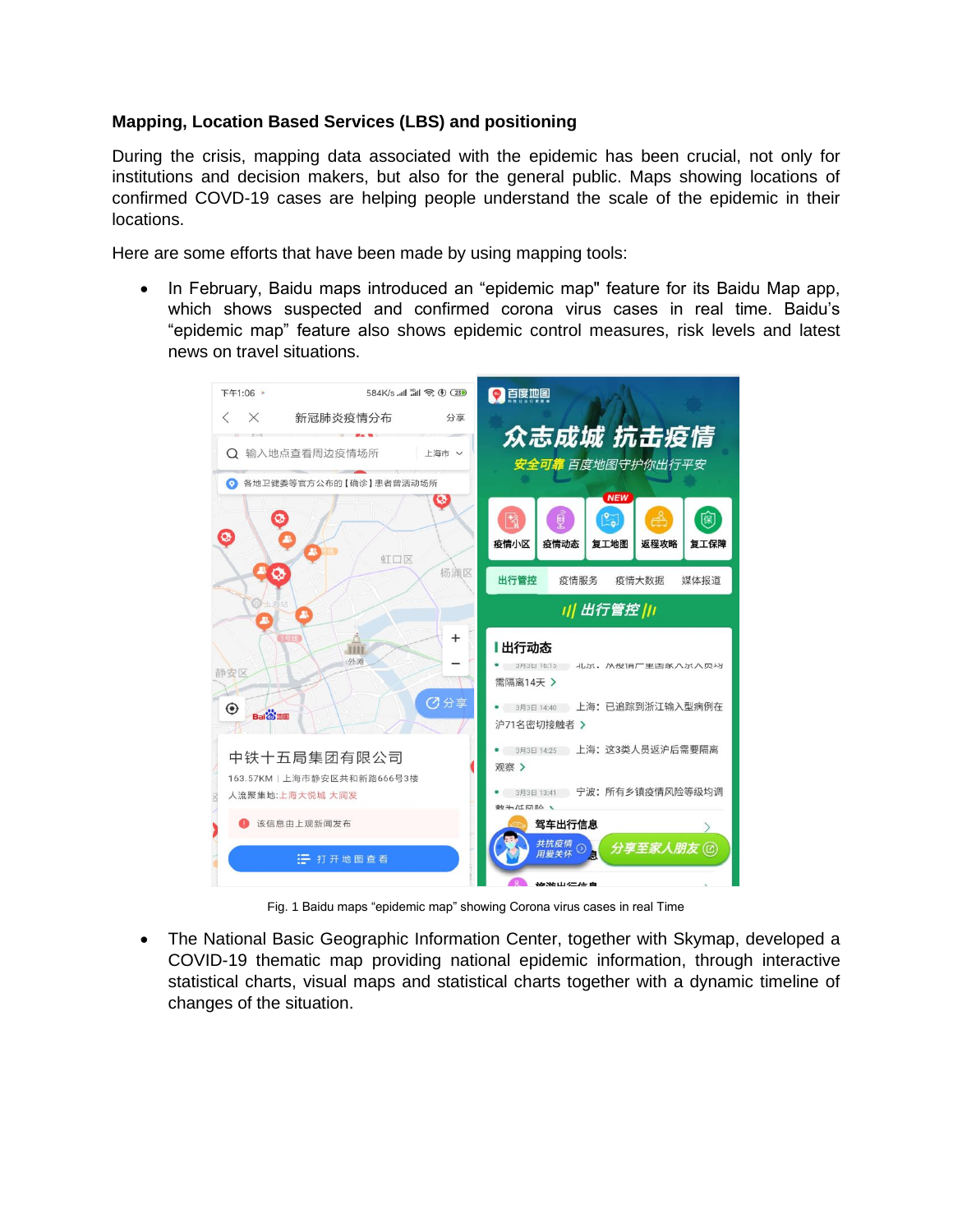

Fig. 2 COVID-19 thematic map developed by Skymap and the National Basic Geographic Information Center

Cross-infections are major risk to, not only frontline workers, but also members of the public. Therefore, geo-information technology companies are using location-based services to minimize the movement of workers collecting information relevant to combating the virus.

Some companies have combined mapping with Location Based Services to help reduce some of these setbacks:

• Zhejiang Baijia Information Technology Co., Ltd adopted Location Based Services through WEBGIS, cloud storage, mobile Internet in the fight against the spread of COVID-19.According to the general manager of the company "The platform system has enabled interconnection and sharing of information between command agencies, emergency response forces and relevant disease control departments."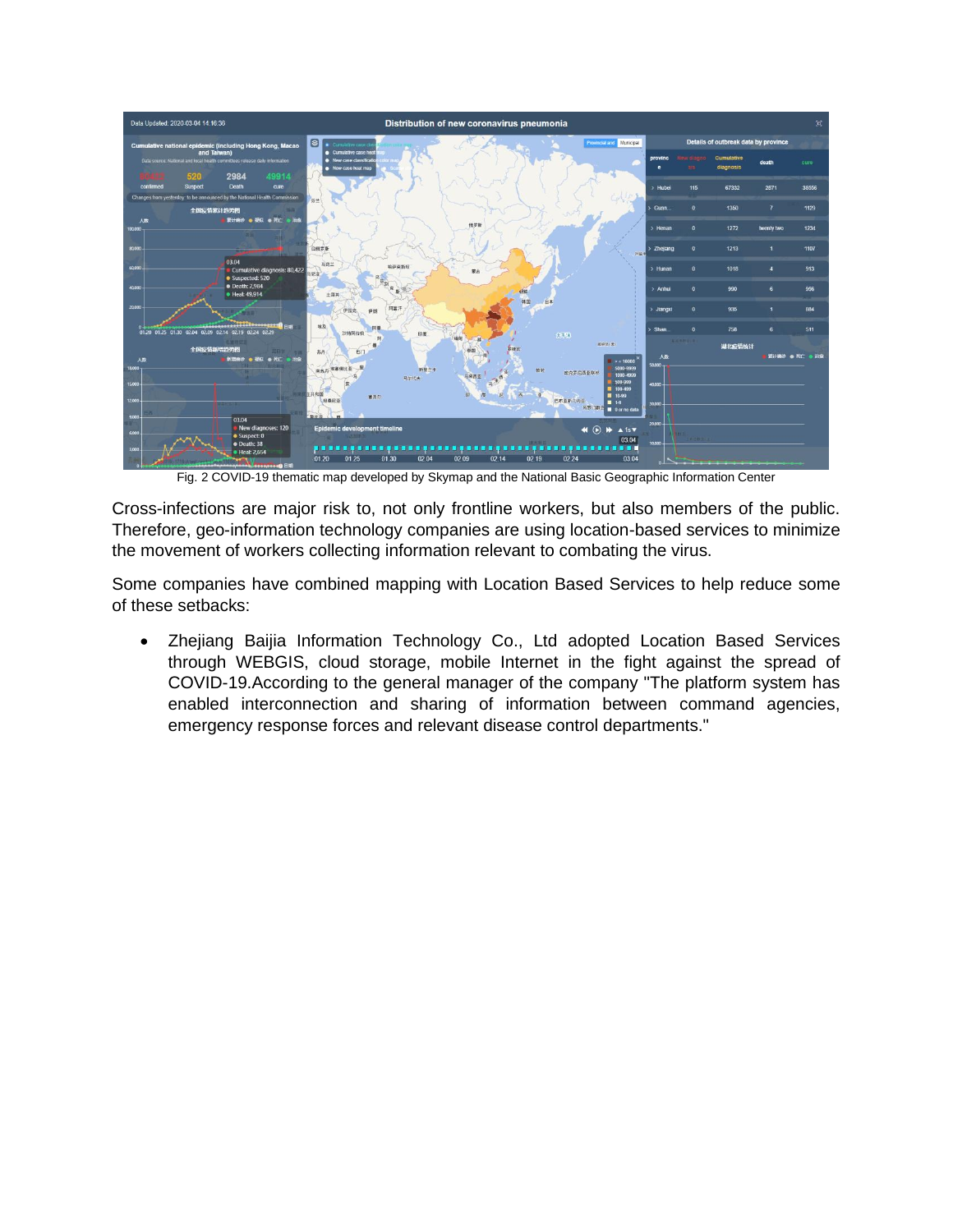

Fig. 3 Zhejiang Baijia Information COVID-19 Webmap platform

• China TOPRS Technology Co. Ltd, recently developed a mini-program based on GIS mapping and positioning technology. Mini-programs are lightweight apps that run inside another app and don't need to be downloaded or uploaded through an Appstore. The company's mini-program is meant for employees to report daily basic information such as their current location, physical condition of them and their family, their residential address during the Chinese New Year, and their travel activities in the past 15 days. According to the branch general manager, Liao Ming, this information can be accessed and viewed by the employer in real time. Liao Ming added that the software is set to expand nationally.

| 疫情实报小程序                | 疫情实报小程序   |                      |            |
|------------------------|-----------|----------------------|------------|
|                        |           | 2020-02-12已上报 人,未上报人 | 2020-02-12 |
| 姓名                     | 湖北及异常员工 人 | 其他员工: 人              |            |
| 获取昨天输入信息               | 刘国        | 周                    |            |
| 性别 选择 ∨                | 李■        | 刘                    |            |
| 籍贯                     | #xf       | 周                    |            |
| 手机号                    | 李升        | 沈                    |            |
| 所属部门 选择                | 张         | 凿.                   |            |
| 春节期间住址 请选择 输入街道/乡      | 櫆.        | 沈                    |            |
|                        | 李         | 杨                    |            |
| 输入详细住址                 | 王国        | 程                    |            |
| 德清住址                   |           | 高                    |            |
| 当前位置 浙江省               |           | 金.                   |            |
| 个人有无发烧、咳嗽等症状 选择 〉      |           | 段                    |            |
|                        |           | 黄.                   |            |
| 家人或接触者中有无发热、咳嗽等症状 选择 > |           | 郑                    |            |
| 返程方式 选择                |           | 郑                    |            |
| 是否需要宿舍安排 选择 >          |           | Τŧ                   |            |
| 近14天状况 选择              |           |                      |            |
| 备注                     |           |                      |            |

Fig. 4 Interface of China TOPRS Technology Co. Ltd mini program for employee information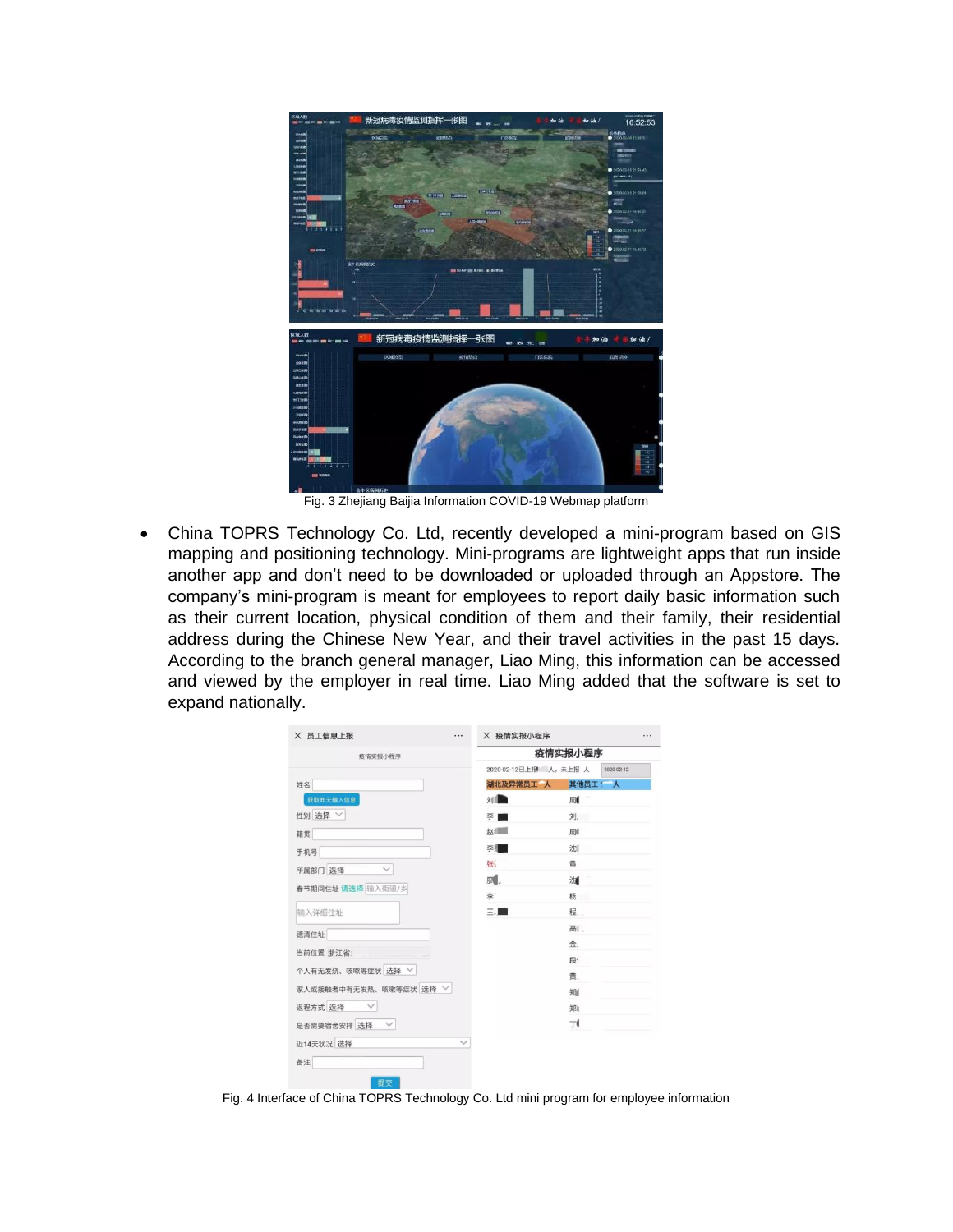• Shenzhen Center for Disease Control and Prevention and Yizhirui Guangzhou Branch developed a GIS based system that is responsible for dynamically displaying and updating if information about the epidemic in Shenzhen. Other cities and provinces in China have also adopted similar systems.



Fig. 5 Shenzhen Center for Disease Control and Prevention's GIS base system to display information about the virus

- Cangqiong Digital launched an Epidemic Prevention Management Information System combining Geoinformation Technologies and IoTs. The system has since been linked to Huairou District's management system in Beijing.
- E-commerce giant Alibaba through its Alipay services, introduced the Alipay Health Code. The Alipay health code system is being adopted nationally and assisting authorities to allow people to engage in day to day activities without risking the spread of the virus.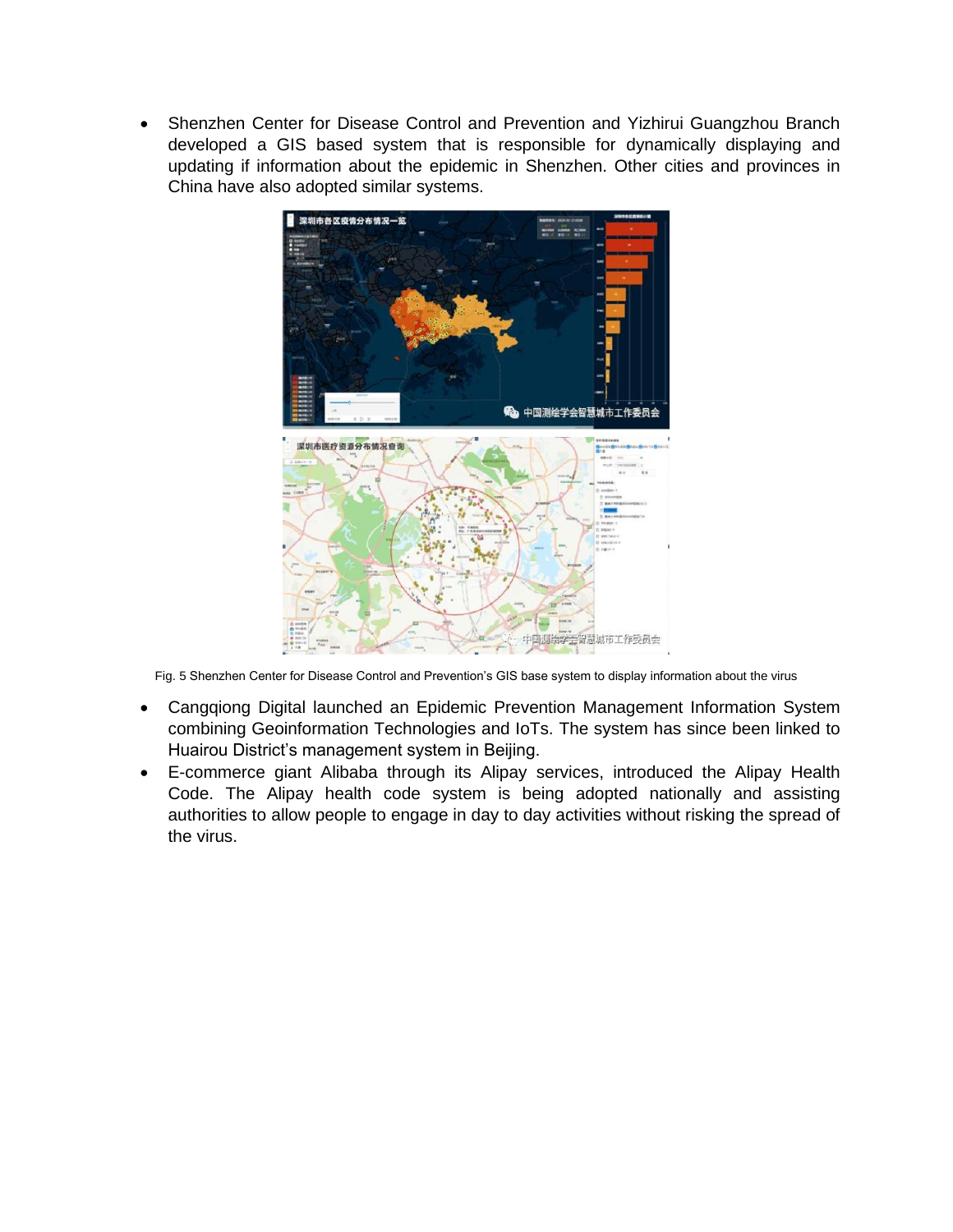

Fig. 6 Alipay's Health Code system showing Grenn and Red Codes respectively

• Qianxun Location Network (Zhejiang) Co., Ltd. provided Beidou high-precision positioning technology for Wuhan Vulcan Mountain Hospital construction project, greatly improving the efficiency of line measurement, and helped the Vulcan Mountain Hospital's early completion.

## **Artificial Intelligence and Big Data**

In the information age, Big data and Artificial intelligence have become ever the more important in situations similar to the current COVID-19 outbreak. Here some institutions and companies at the forefront of applying these technologies in the battle against the virus:

- Qianxun Location Network (Zhejiang) Co., Ltd. combined geographic information, the Internet of Things and Big data to adopt a warning alarm system. The system alerts officials when a quarantined individual steps out of the quarantine zone.
- Zhejiang Zhongdao Beidou Navigation Technology Co., Ltd is using geographic information, AI and IOT to measure temperature of residents at building complex entrances by installing sensors such as infrared cameras making it possible to take daily temperature readings for residents going in and out of premises.
- Deqing Xidian Smart Technology Co., Ltd has adopted facial recognition and verificationtechnologies through Big Data and Artificial Intelligence technology. This has eased the work load for workers collecting information by reducing the need for manual work.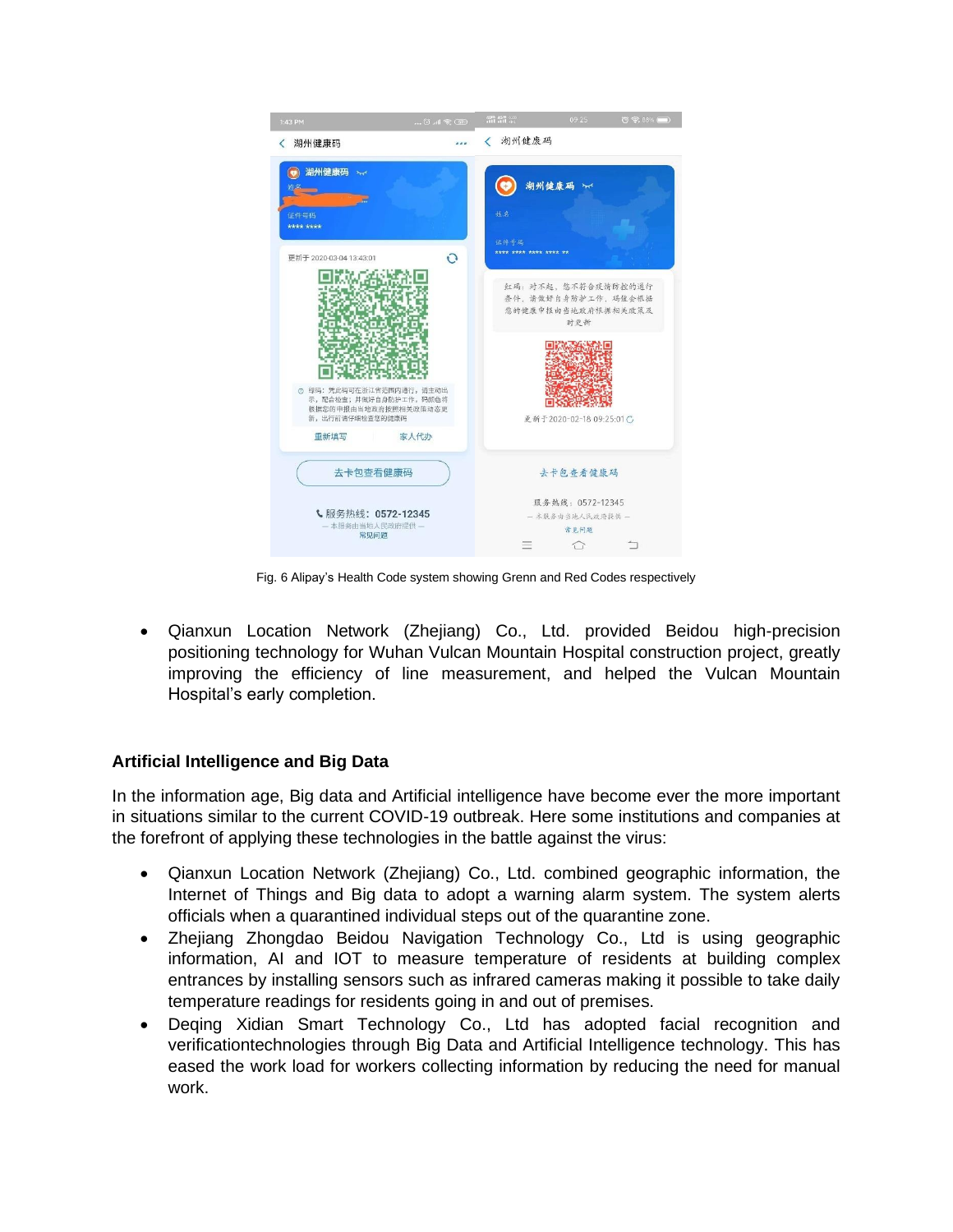

Fig. 7 Deqing Xidian Smart technology is using facial recognition technology

• Deqing iSpatial Co., Ltd (a subsidiary of Beijing iSpatial Co., Ltd, FIG Corporate Member) developed the Information Management System for people in public places. The system was originally developed for tourism experience by allowing people to add their personal information using NFC technology and their ID cards to view tourist places. Now it has been upgraded to help fight the epidemic by collecting Big Data and tracking people's movements. The system is installed in public places like shopping malls, supermarkets, stations, cinemas, attractions, financial institutions and other public places with large population mobility this has greatly reduced the work load for community volunteers working during the outbreak and avoid cross-infections. The system will be upgraded and perform more functions in the post-epidemic period.



Fig. 8 iSpatial's Information Management System interface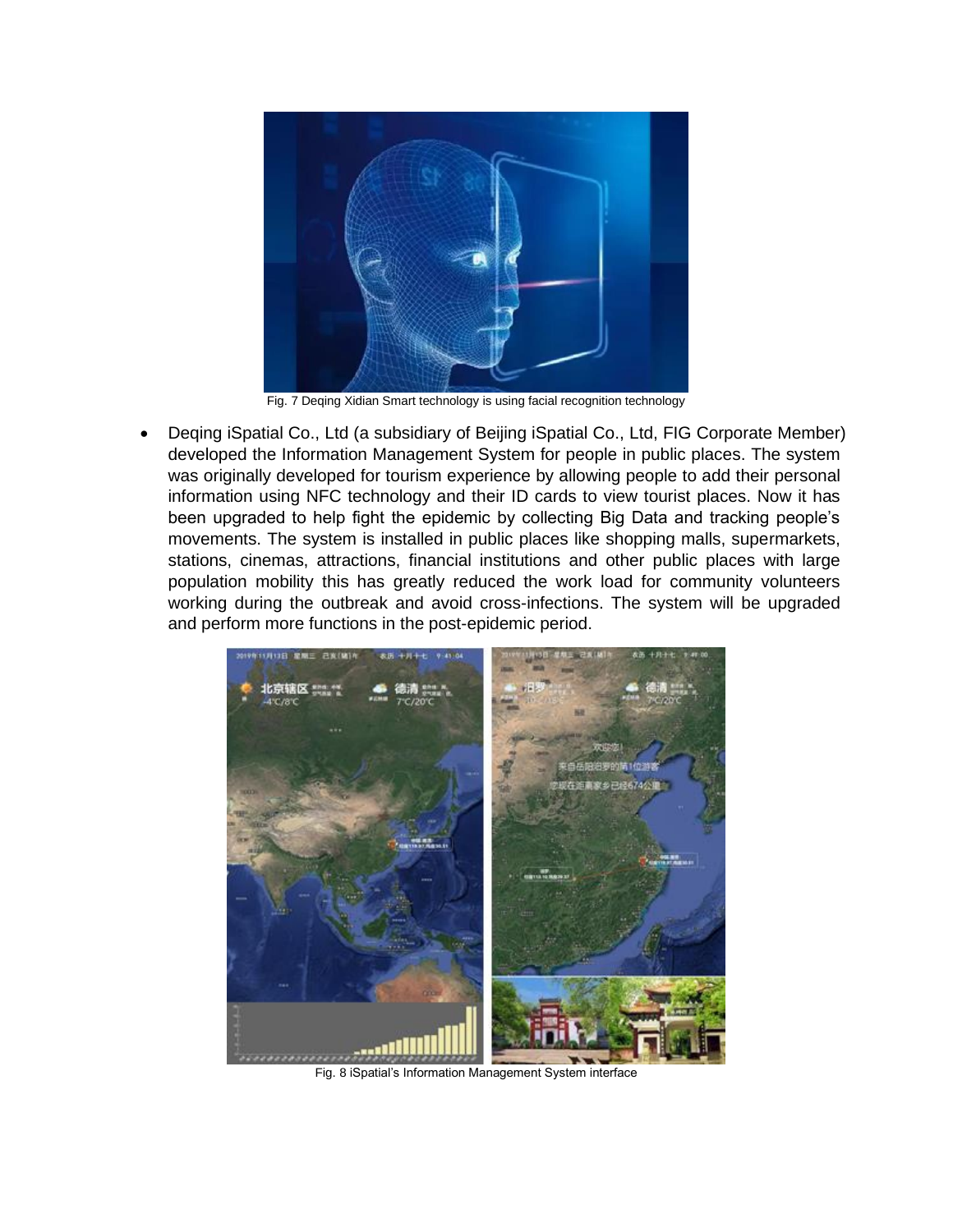#### **Remote sensing**

Remote sensing has proved to be an important tool in the current fight against the virus. Remote sensing is a component of Geoinformation technologies that involves obtaining information about the dynamics of the earth using ground based, airborne and spaceborne platforms, for example, cars, drones and satellites.

Some companies and institutions in China have adopted remote sensing in monitoring the sixday construction of the Huoshenshan and Leishenshan Hospitals in Wuhan:

- The Gaofen-2 satellite was used to monitor the construction of Huoshenshan hospital using multispectral imagery. Changguang used the Jilin-2 multispectral Satellite for the same purpose.
- Zhuhai Orbita used the Zhuhai-1 hyperspectral Satellite imagery to analyze the water environment around Leishenshan Hospital
- Changguang used Night-time remote Sensing from the Jilin-1 satellite to confirm the construction of the Huoshenshan and Leishenshan Hospitals in Wuhan.



Fig. 9 Goafen-2 and Jilin-1 multisperctral satellite images showing the construction site of the Houshenshan hospital before and after construction.

## **Drone Technology**

During the epidemic prevention and control campaign, drones have become irreplaceable weapons and are playing a crucial role in the fight through geographic mapping, logistics for distribution of vital goods like food, face masks, medication etc., disinfecting communities, and information publicity.

Companies such as Tencent, JD.com, ZhongtuXintu, China AOPA, China Civil Aviation Emergency Rescue Alliance, Shenzhen Keweitai, Chaotu Group, Tianjin Wanmao, Hebei Tianhai Surveying and Mapping, Xi'an Geodetic Surveying and Mapping, etc, are members of China Geographic Information Industry Association's drone application and management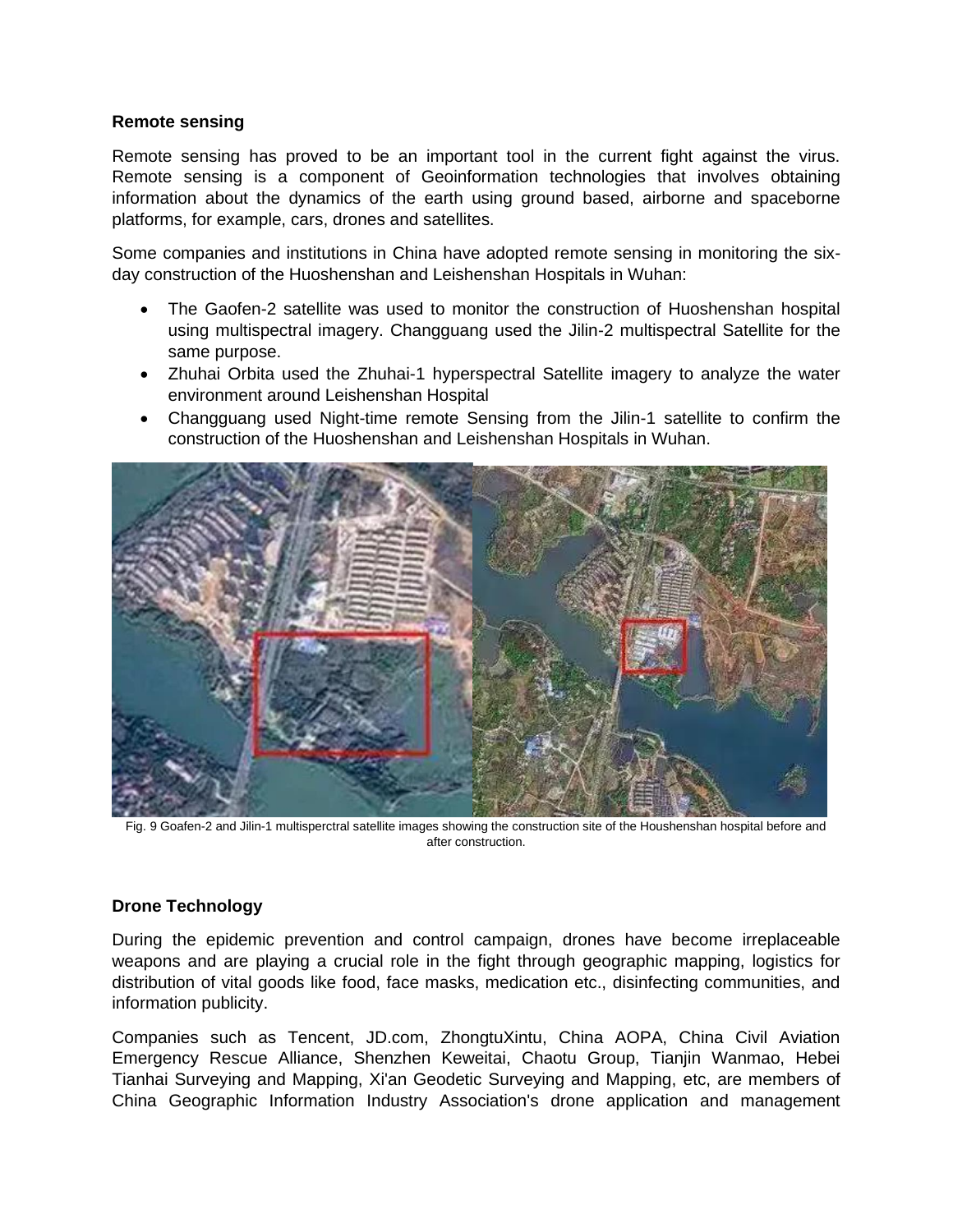committee and are currently taking advantage of drone technology in the fight against COVID-19.

China's geographic information industry association, states that as of February 12, 285 teams and more than 2,000 agricultural drones have participated in "disinfection operations", and disinfection of a total of 677 million square meters been completed in 14,903 villages and communities in 20 provinces across the country.

Other Institutions and companies have utilized drone technologies in the fight against the virus in different ways:

• XAG Co., Ltd. (one of the world's leading UAS (Unmanned Aerial System) R&D manufacturers and a smart agriculture solution provider) is using agricultural drones for epidemic prevention and disinfecting purposes. According to experts, a drone can spray and disinfect at least 1,800 acres of streets, communities, and farms every day, and the efficiency is more than 50 times that of manual spraying.



Fig. 10 Drone disinfecting a neighborhood. Source: Economic Daily

• DJI Agriculture are using drones for information dissemination by using loud speakers attached on the drones to communicate information to the public. The company equipped the Jingwei M210 drone with a self-developed MP130 high-power megaphone through the Payload SDK, with a volume as high as 130 decibels, enabling passengers 300 meters away to clearly hear the broadcast content.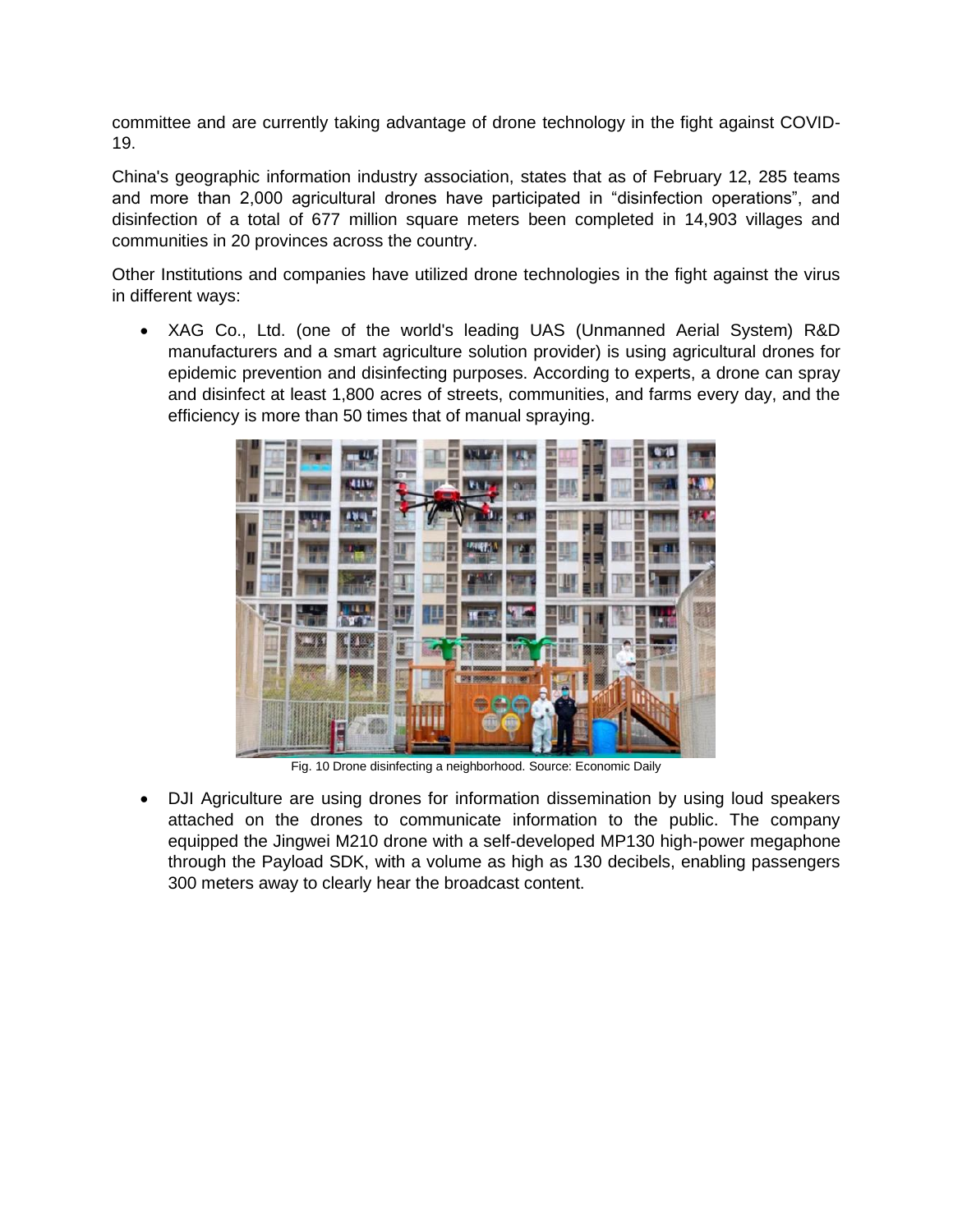

Fig. 11 Drone disinfecting a neighborhood. Source: Economic Daily

- In Hangzhou, Xunyi Network Technology Co., Ltd., is focused on the transportation of medical supplies to hospitals. It has been found that this has decrease delivery time in half.
- Zhejiang Zhongzhihuiyun Information Technology Co. Ltd is using unmanned aerial vehicle high-definition videos to conduct a large-scale patrol of Deqing city. They are also using real-time image recognition to, accurately monitor and display the number of people in specific locations. Mr Li Peihong, the general manager of Zhongzhihuiyun, says that the technology has helped people working on the front-line by reducing the need for manpower, and thus reducing the risk of infection.



Fig. 12 Zhongzhihuiyun team carrying out monitoring flights around Deqing City

## **GIS companies and institutions**

Apart from their expertise, GIS companies have also provided a helping hand to those affected by the epidemic. China's Ministry of Natural Resources reported that:

- China Geographic Information Industry Association donated to Hubei and waives annual membership fees in the province and
- Beijing Zeta Cloud Technology Co., Ltd., after learning that Xi'an Public Health Center urgently needed servers, switches and other information-based software and hardware